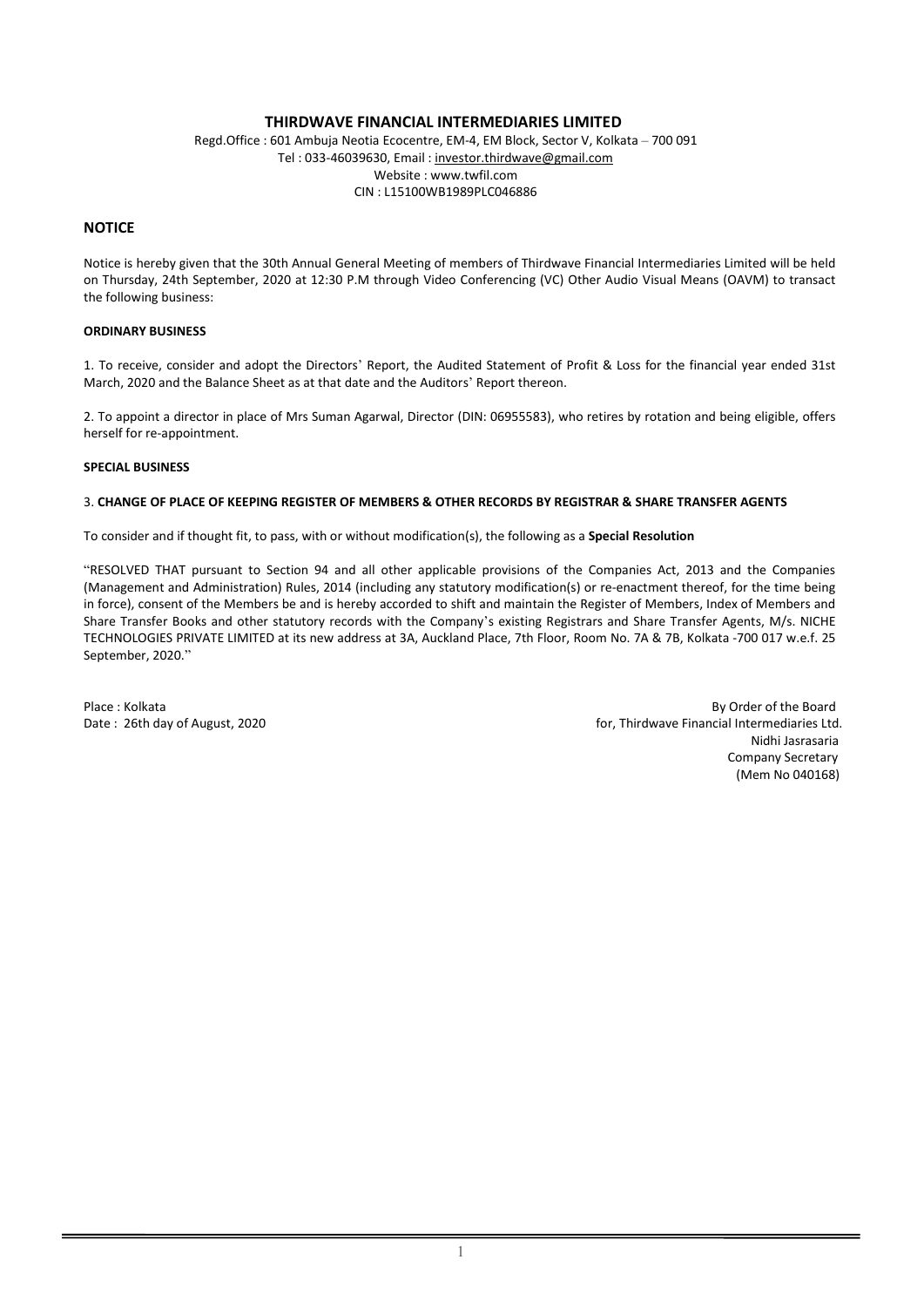# NOTES:

- a. The relevant Explanatory Statement pursuant to Section 102 of the Companies Act, 2013 and the additional information pursuant to Regulation 36(3) of SEBI (Listing Obligations & Disclosures Requirements) Regulations, 2015 in respect of Director proposed for appointment /re-appointment at the Meeting are annexed hereto.
- b. The Register of Members and Share Transfer Books of the Company will remain closed from Friday, 18th September, 2020 to Thursday 24th September, 2020 (both days inclusive) for the purpose of Annual General Meeting.
- c. Members are requested to notify change in their address, if any, immediately to the Company's Registrar, Niche Technologies Private Limited, 3A, Auckland Place, 7th Floor, Room No. 7A & 7B, Kolkata – 700 017 Phones: (033) 2280 6616 / 6617 / 6618 Fax: (033) 2280 6619, E-Mail: nichetechpl@nichetechpl.com
- d. The notice of Annual General Meeting will be sent to the members, whose names appear in the register of members /depositories as at closing hours of business, on 21st August, 2020. All the documents referred in the accompanying notice will be available for inspection through electronic mode on all working days till the date of this Annual General Meeting.
- e. The requirement to place the matter relating to appointment of Auditors for ratification by members at every Annual General Meeting is done away with vide notification dated May 7, 2018 issued by the Ministry of Corporate Affairs, New Delhi. Accordingly, no resolution is proposed for ratification of appointment of J GUPTA & CO LLP (FRN: 314010E) as Statutory Auditors, who were appointed in the Annual General Meeting held on August 30, 2019.
- f. Since the AGM will be held through VC / OAVM, the Route Map is not annexed in this Notice.

## g. Conduct of AGM through VC/OAVM:

I. As you are aware, in view of the situation arising due to COVID-19 global pandemic, the general meetings of the companies shall be conducted as per the guidelines issued by the Ministry of Corporate Affairs (MCA) vide Circular No. 14/2020 dated April 8, 2020, Circular No.17/2020 dated April 13, 2020 and Circular No. 20/2020 dated May 05, 2020.

The forthcoming AGM will thus be held through video conferencing (VC) or other audio visual means (OAVM). Hence, Members can attend and participate in the ensuing AGM through VC/OAVM.

II. Pursuant to the provisions of Section 108 of the Companies Act, 2013 read with Rule 20 of the Companies (Management and Administration) Rules, 2014 (as amended) and Regulation 44 of SEBI (Listing Obligations & Disclosure Requirements) Regulations 2015 (as amended), and MCA Circulars dated April 08, 2020, April 13, 2020 and May 05, 2020 the Company is providing facility of remote e-voting to its Members in respect of the business to be transacted at the AGM.

For this purpose, the Company has entered into an agreement with Central Depository Services (India) Limited (CDSL) for facilitating voting through electronic means, as the authorized e-Voting's agency. The facility of casting votes by a member using remote e-voting as well as the e-voting system on the date of the AGM will be provided by CDSL.

- III. The Members can join the AGM in the VC/OAVM mode 15 minutes before and after the scheduled time of the commencement of the Meeting by following the procedure mentioned in the Notice. The facility of participation at the AGM through VC/OAVM will be made available to all members of the company.
- IV. The attendance of the Members attending the AGM through VC/OAVM will be counted for the purpose of ascertaining the quorum under Section 103 of the Companies Act, 2013.
- V. Pursuant to MCA Circular No. 14/2020 dated April 08, 2020, the facility to appoint proxy to attend and cast vote for the members is not available for this AGM.
- VI. In line with the Ministry of Corporate Affairs (MCA) Circular No. 17/2020 dated April 13, 2020, the Notice calling the AGM has been uploaded on the website of the Company at www.twfil.com. The Notice can also be accessed from the websites of the Stock Exchanges i.e. BSE Limited at www.bseindia.com. The AGM Notice is also disseminated on the website of CDSL (agency for providing the Remote e-Voting facility and e-voting system during the AGM) i.e. www.evotingindia.com.
- VII.The AGM has been convened through VC/OAVM in compliance with applicable provisions of the Companies Act, 2013 read with MCA Circular No. 14/2020 dated April 8, 2020 and MCA Circular No. 17/2020 dated April 13, 2020 and MCA Circular No. 20/2020 dated May 05, 2020.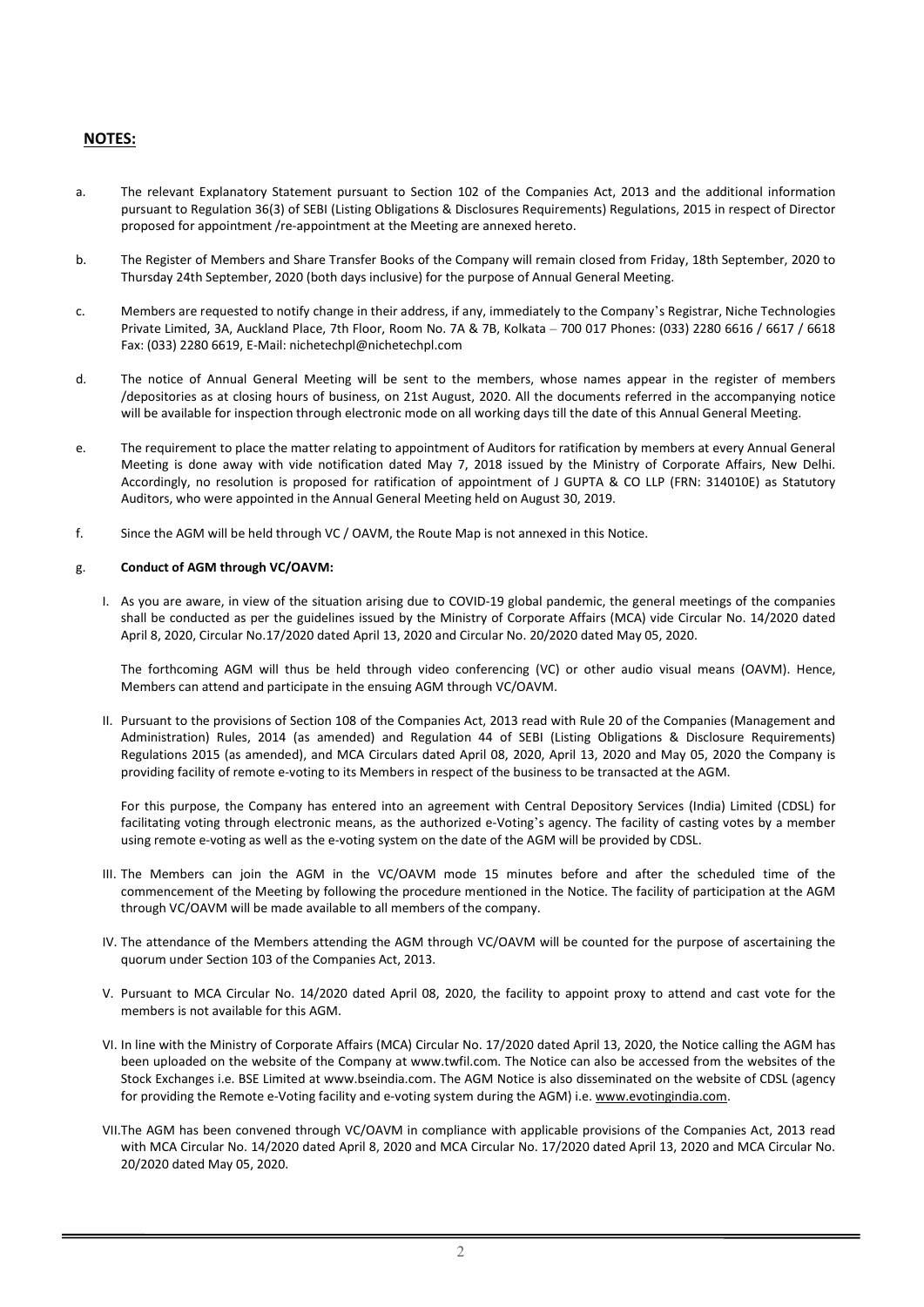### VIII. Voting through electronic means:

The Company is pleased to provide members, facility to exercise their right to vote on resolutions proposed to be considered at the 30th Annual General Meeting (AGM) by electronic means and the business may be transacted through e-Voting Services.

The facility of casting the votes by the members using an electronic voting system from a place other than venue of the AGM ("e-voting") will be provided by Central Depository Services Limited (CDSL).

- IX. The instructions for shareholders voting electronically are as under:
	- (i) The voting period begins on 21.09.2020 and 9.00 a.m. (IST) and ends on 23.09.2020 at 5.00 p.m. (IST). During this period shareholders of the Company, holding shares either in physical form or in dematerialized form, as on the cut-off date 17.09.2020 may cast their vote electronically. The e-voting module shall be disabled by CDSL for voting thereafter.
	- (ii) Shareholders who have already voted prior to the meeting date would not be entitled to vote at the day of the meeting.
	- (iii) The shareholders should log on to the e-voting website www.evotingindia.com.
	- (iv) Click on Shareholders /Members
	- (v) Now Enter your User ID a. For CDSL: 16 digits beneficiary ID,
	- (vi) a. For NSDL: 8 Character DP ID followed by 8 Digits Client ID, b. Members holding shares in Physical Form should enter Folio Number registered with the Company.
	- (vii) Next enter the Image Verification as displayed and Click on Login.
	- (viii) If you are holding shares in demat form and had logged on to www.evotingindia.com and voted on an earlier voting any company, then your existing password is to be used.

| (ix) | If you are a first time user follow the steps given below: |  |
|------|------------------------------------------------------------|--|
|------|------------------------------------------------------------|--|

|                           | For Members holding shares in Demat Form and Physical Form                                                                                                                                                                                                                                                                                                                                                                                                                                                                                                                                                                                      |
|---------------------------|-------------------------------------------------------------------------------------------------------------------------------------------------------------------------------------------------------------------------------------------------------------------------------------------------------------------------------------------------------------------------------------------------------------------------------------------------------------------------------------------------------------------------------------------------------------------------------------------------------------------------------------------------|
| <b>PAN</b>                | Enter your 10 digit alpha-numeric PAN issued by Income Tax Department (Applicable<br>for both demat shareholders as well as physical shareholders)<br>Members who have not updated their PAN with the Company/Depository<br>Participant are requested to use the first two letters of their name and the 8<br>digits of the sequence number in the PAN field.<br>In case the sequence number is less than 8 digits enter the applicable number of<br>0's before the number after the first two characters of the name in CAPITAL<br>letters. Eg. If your name is Ramesh Kumar with sequence number 1 then enter<br>RA00000001 in the PAN field. |
| Date of Birth (DOB)       | Enter the Date of Birth as recorded in your demat account with the depository or in<br>the company<br>records for your folio in dd/mm/yyyy format                                                                                                                                                                                                                                                                                                                                                                                                                                                                                               |
| Bank Account Number (DBD) | Enter the Bank Account Number as recorded in your demat account with the<br>depository or in the company records for your folio.<br>Please Enter the DOB or Bank Account Number in order to Login.<br>If both the details are not recorded with the depository or company then please<br>enter the member id/ folio number in the Bank Account Number details field as<br>mentioned in above instruction (v).                                                                                                                                                                                                                                   |

- (x) After entering these details appropriately, click on "SUBMIT" tab.
- (xi) Shareholders holding shares in physical form will then directly reach the Company selection screen. However, shareholders holding shares in demat form will now reach 'Password Creation' menu wherein they are required to mandatorily enter their login password in the new password field. Kindly note that this password is to be also used by the demat holders for voting for resolutions of any other company on which they are eligible to vote, provided that company opts for e-voting through CDSL platform. It is strongly recommended not to share your password with any other person and take utmost care to keep your password confidential.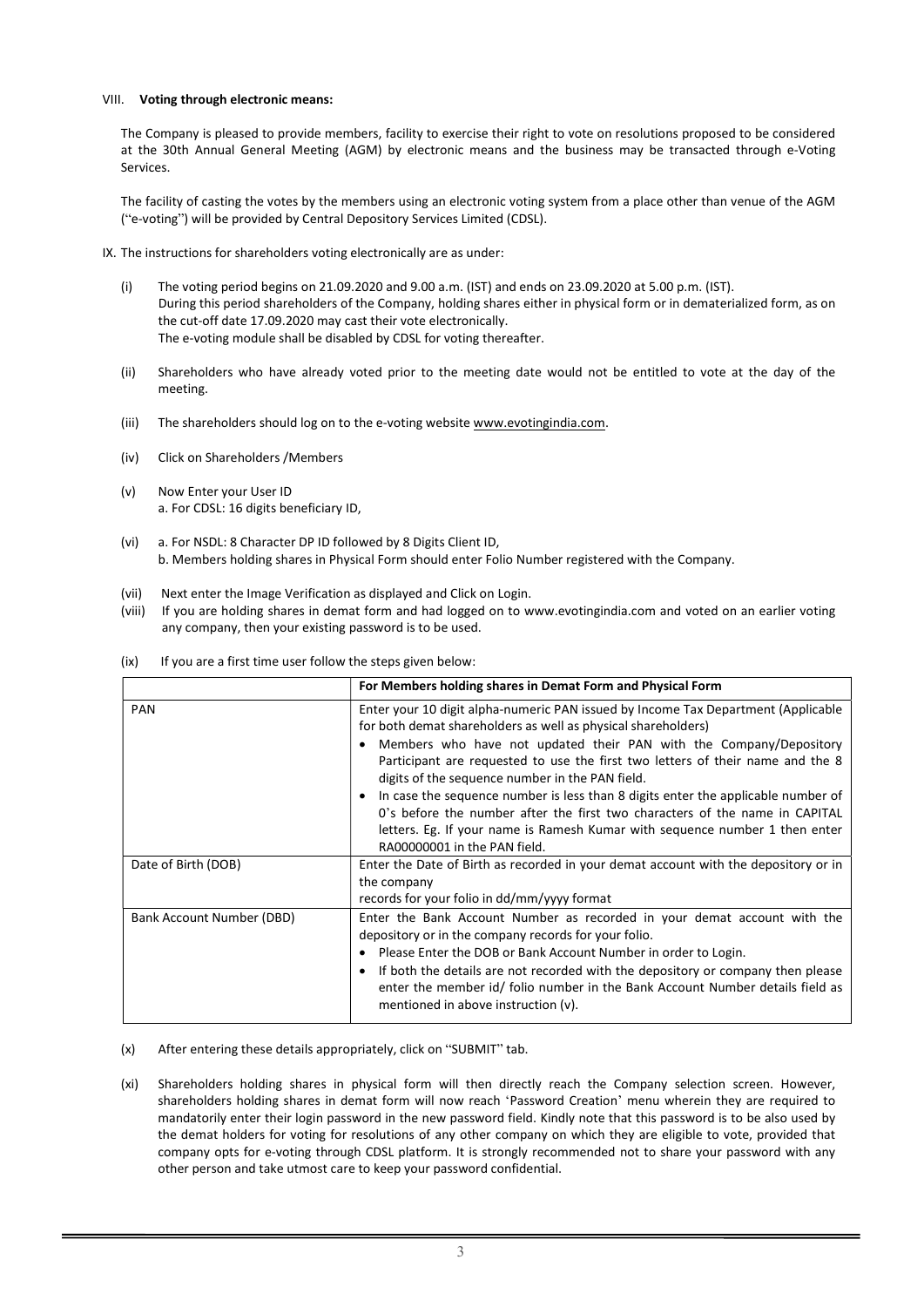- (xii) For Members holding shares in physical form, the details can be used only for e-voting on the resolutions contained in this Notice.
- (xiii) Click on the EVSN for the relevant THIRDWAVE FINANCIAL INTERMEDIARIES LTD on which you choose to vote.
- (xiv) On the voting page, you will see "RESOLUTION DESCRIPTION" and against the same the option "YES/NO" for voting. Select the option YES or NO as desired. The option YES implies that you assent to the Resolution and option NO implies that you dissent to the Resolution.
- (xv) Click on the "RESOLUTIONS FILE LINK" if you wish to view the entire Resolution details.
- (xvi) After selecting the resolution you have decided to vote on, click on "SUBMIT". A confirmation box will be displayed. If you wish to confirm your vote, click on "OK", else to change your vote, click on "CANCEL" and accordingly modify your vote.
- (xvii) Once you "CONFIRM" your vote on the resolution, you will not be allowed to modify your vote.
- (xviii) You can also take a print of the votes cast by clicking on "Click here to print" option on the Voting page.
- (xix) If a demat account holder has forgotten the changed password then Enter the User ID and the image verification code and click on Forgot Password & enter the details as prompted by the system.
- (xx) Shareholders can also cast their vote using CDSL's mobile app "m-Voting". The m-Voting app can be downloaded from respective Store. Please follow the instructions as prompted by the mobile app while Remote Voting on your mobile.

#### PROCESS FOR THOSE SHAREHOLDERS WHOSE EMAIL ADDRESSES ARE NOT REGISTERED WITH THE DEPOSITORIES FOR OBTAINING LOGIN CREDENTIALS FOR E-VOTING FOR THE RESOLUTIONS PROPOSED IN THIS NOTICE:

#### 1. For Physical shareholders-

Please provide necessary details like Folio No., Name of shareholder, scanned copy of the share certificate (front and back), PAN (self-attested scanned copy of PAN card), AADHAR (self-attested scanned copy of Aadhar Card) by email to RTA email id. : nichetechpl@nichetechpl.com

#### 2. For Demat shareholders-

Please provide Demat account detials (CDSL-16 digit beneficiary ID or NSDL-16 digit DPID + CLID), Name, client master or copy of Consolidated Account statement, PAN (self-attested scanned copy of PAN card), AADHAR (self-attested scanned copy of Aadhar Card) to RTA email id. : nichetechpl@nichetechpl.com

3. The RTA shall co-ordinate with CDSL and provide the login credentials to the above mentioned shareholders.

#### INSTRUCTIONS FOR SHAREHOLDERS ATTENDING THE AGM THROUGH VC/OAVM ARE AS UNDER:

- 1. Shareholder will be provided with a facility to attend the AGM through VC/OAVM through the CDSL e-Voting system. Shareholders may access the same at https://www.evotingindia.com under shareholders/members login by using the remote e-voting credentials. The link for VC/OAVM will be available in shareholder/members login where the EVSN of Company will be displayed.
- 2. Shareholders are encouraged to join the Meeting through Laptops / IPads for better experience.
- 3. Further shareholders will be required to allow Camera and use Internet with a good speed to avoid any disturbance during the meeting.
- 4. Please note that Participants Connecting from Mobile Devices or Tablets or through Laptop connecting via Mobile Hotspot may experience Audio/Video loss due to Fluctuation in their respective network. It is therefore recommended to use Stable Wi-Fi or LAN Connection to mitigate any kind of aforesaid glitches.
- 5. Shareholders who would like to express their views or ask questions during the AGM may register themselves as a speaker by sending their request from their registered email address mentioning their name, DPID and Client ID/Folio No. at investor.thirdwave@gmail.com from 20.09.2020 (9.00 a.m. IST) and ends on 22.09.2020 at (5.00 p.m. IST). Those Members who have registered themselves as a speaker will only be allowed to express their views/ask questions during the AGM. The Company reserves the right to restrict the number of speakers depending on the availability of time for the AGM. Those shareholders who have registered themselves as a speaker will only be allowed to express their views/ask questions during the meeting.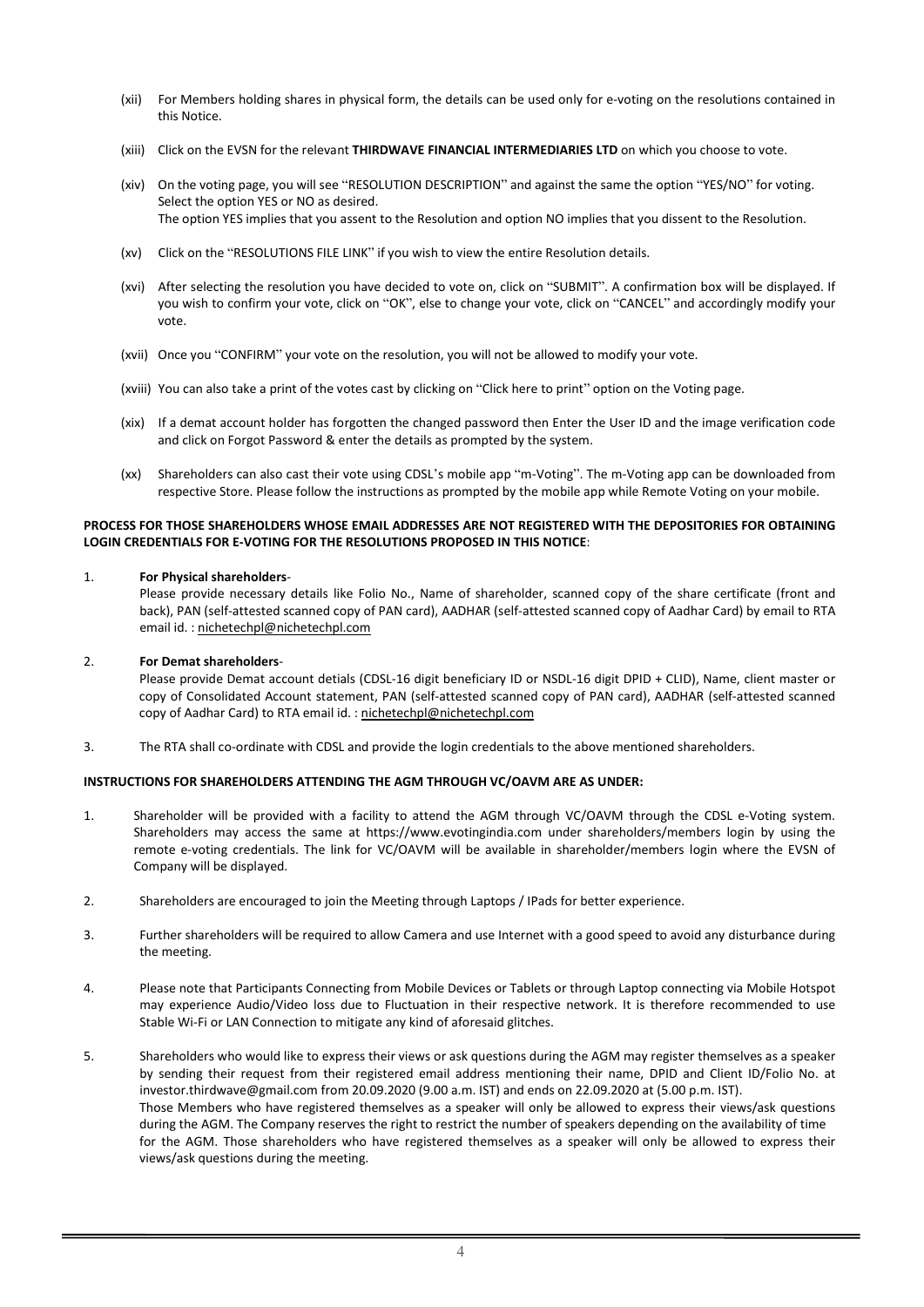#### INSTRUCTIONS FOR SHAREHOLDERS FOR E-VOTING DURING THE AGM ARE AS UNDER:

- 1. The procedure for e-Voting on the day of the AGM is same as the instructions mentioned above for Remote e-voting.
- 2. Only those shareholders, who are present in the AGM through VC/OAVM facility and have not casted their vote on the Resolutions through remote e-Voting and are otherwise not barred from doing so, shall be eligible to vote through e-Voting system available during the AGM.
- 3. If any Votes are cast by the shareholders through the e-voting available during the AGM and if the same shareholders have not participated in the meeting through VC/OAVM facility, then the votes cast by such shareholders shall be considered invalid as the facility of e-voting during the meeting is available only to the shareholders attending the meeting.
- 4. Shareholders who have voted through Remote e-Voting will be eligible to attend the AGM. However, they will not be eligible to vote at the AGM.

#### (xxi) Note for Non– Individual Shareholders and Custodians

- Non-Individual shareholders (i.e. other than Individuals, HUF, NRI etc.) and Custodian are required to log on to www.evotingindia.com and register themselves as Corporates.
- A scanned copy of the Registration Form bearing the stamp and sign of the entity should be emailed to helpdesk.evoting@cdslindia.com.
- After receiving the login details a Compliance User should be created using the admin login and password. The Compliance User would be able to link the account(s) for which they wish to vote on.
- The list of accounts linked in the login should be mailed to helpdesk.evoting@cdslindia.com and on approval of the accounts they would be able to cast their vote.
- A scanned copy of the Board Resolution and Power of Attorney (POA) which they have issued in favour of the Custodian, if any, should be uploaded in PDF format in the system for the scrutinizer to verify the same.
- Alternatively Non-Individual shareholders/ Body Corporate Shareholders are required to send the relevant Board Resolution/ Authority letter etc. together with attested specimen signature of the duly authorized signatory who are authorized to vote, to the Scrutinizer by email to shawmanoj2003@gmail.com with a copy marked to the Company at investor.thirdwave@gmail.com, if they have voted from individual tab & not uploaded same in the CDSL e-voting system for the scrutinizer to verify the same. In case you have any queries or issues regarding e-voting, you may refer the Frequently Asked Questions ("FAQs") and e-voting manual available at www.evotingindia.com, under help section or write an email to helpdesk.evoting@cdslindia.com or call 1800225533.

All grievances connected with the facility for voting by electronic means may be addressed on email to helpdesk.evoting@ cdslindia.com or call 1800225533.

- (X) A person, whose name is recorded in the register of members or in the register of beneficial owners maintained by the depositories as on the cut-off date (17th September, 2020 ) only shall be entitled to avail the facility of e-voting.
- (XI) The Chairman shall, at the AGM, at the end of discussion on the resolutions on which voting is to be held, allow voting with the assistance of scrutinizer, by use of "e-voting" for all those members who are present at the AGM but have not cast their votes by availing the e-voting facility.
- (XII) Mr. Manoj Prasad Shaw of M/s Manoj Shaw & Co., Practicing Company Secretaries, Kolkata, has been appointed as the Scrutinizer to scrutinize the e-voting process in a fair and transparent manner.
- (XIII) The Scrutinizer shall after the conclusion of voting at the general meeting, unblock the votes cast through e-voting in the presence of at least two witnesses not in the employment of the Company and shall make, not later than three days of the conclusion of the AGM, a scrutinizer's report of the total votes cast in favour or against, if any, to the Chairman or a person authorized by him in writing, who shall countersign the same and declare the result of the voting forthwith.
- (XIV) The Results declared along with the report of the Scrutinizer shall be placed on the website of the Company (www.twfil.com) and on Service Provider's website (www.evotingindia.com) immediately after the declaration of result by the Chairman or a person authorized by him in writing. The results shall also be immediately forwarded to the BSE Limited.

Place : Kolkata By Order of the Board Date : 26th day of August, 2020 **for August** 2020 **for, Thirdwave Financial Intermediaries Ltd.**  Nidhi Jasrasaria CompanySecretary (Mem No 040168)